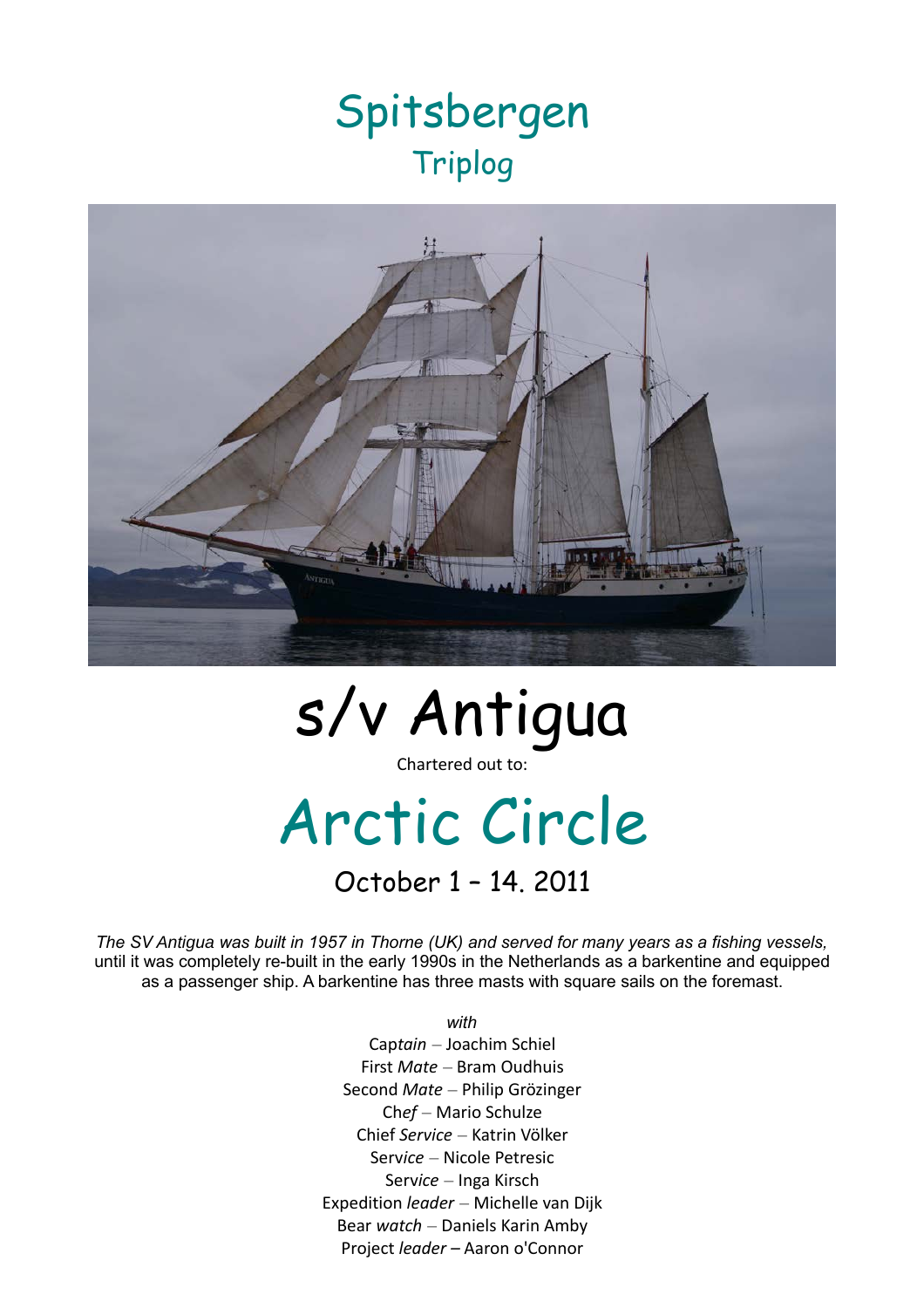#### October 1. **Longyearbyen** Position at 14 o'clock: 78°14' N 15°36' E Temperature: 0 °C

Shortly before 2 pm most of the passengers arrive at s/v Antigua, a blue sailing vessel that was going to be our home for the upcoming ten days. We all had to visit our captain Joachim at the wheel house. After that we were welcomed inside with coffee or tea and cake. Joachim gave a brief introduction, then our expedition leader Michelle took over to tell about the do's and don'ts on land. By the time she was finished, Captain Joachim gave us a board-safety briefing, telling us that we are not allowed to fall overboard or make bonfires on the ship. At around 5 pm we left the quay to sail to Coraholmen in Ekmanfjorden. As we entered Nordfjorden the wind dropped and it started snowing, which created a very arctic atmosphere onboard.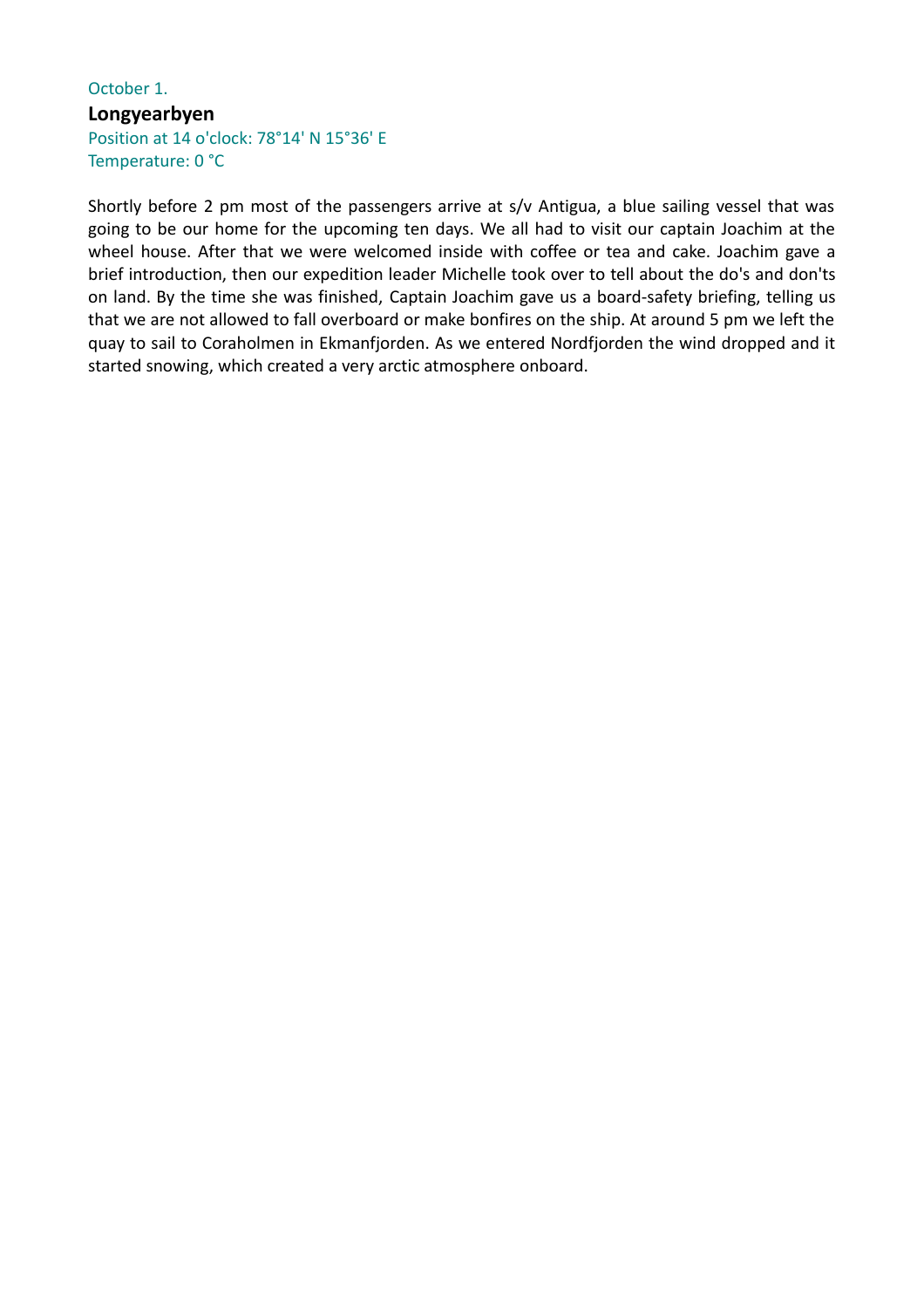### October 2. **Coraholmen & Longyearbyen**

Position at 8 o'clock: 78°40' N 14°42' E Temperature: 1 °C – overcast – no wind

After an cozy evening and a short sleep where we got to know each other a little better, it was time for our first landing. While Aaron, Karin & Michelle went out for a scout, captain Joachim gave us an introduction to getting ashore by dinghy. At ten o'clock we all had set foot on a little island called Coraholmen. Coraholmen is named after *Productus Cora,* the most common



fossil from the Carboniferus. A few million years older are the red rocks at the beach of Coraholmen, because that is Old red sandstone and created in the Devonian when Spitsbergen was situated near the equator. Besides these red rocks there was something very interesting to see the beach. It looked like coral, but it is not, it is made by algae. The island itself is much younger. The North-east side came above sea level because of the isostatic re-bounce, South-west are pushed moraines and was created by a glacier surge of Sefströmbreen in 1896.

The island was covered by virgin snow. Very beautiful and inspiring, but it was not easy to estimate distances and depths. Once the clouds lifted a little bit we could see the impressive mountains that surround the Ekmanfjord. Also in the past people must have been impressed because they are named: Kapitol & Koloseum.



At noon it was time to get back to the ship, because we had to go to Longyearbyen to pick up David who was still missing, and continue towards Trygghamna.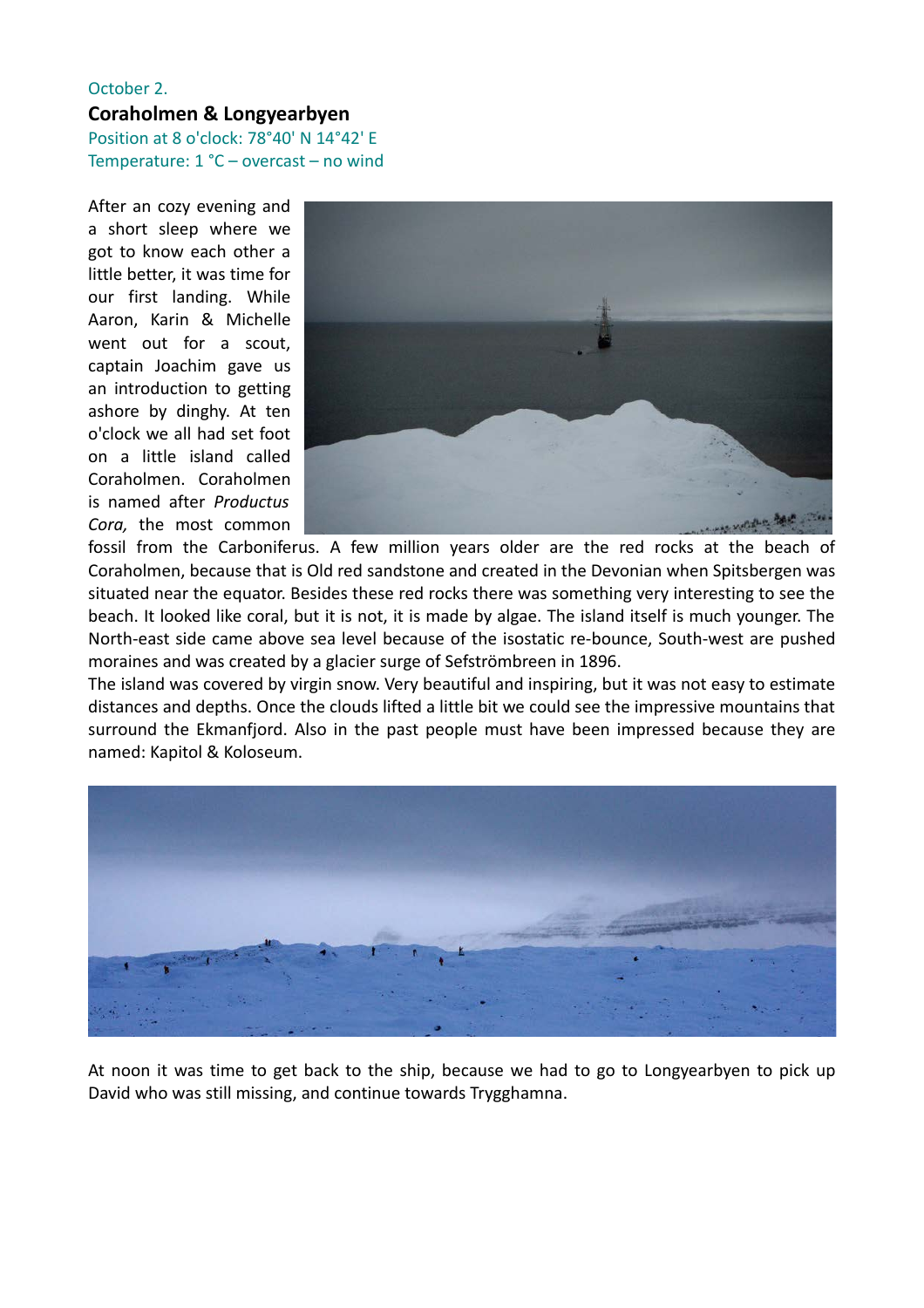#### October 3. **Trygghamna: Harrietbreen & sailing**

Position at 8 o'clock: 78°15' N 13°45' E Temperature: 1 °C – snowing – windforce 4, North-east

After breakfast the "Scout boat" with Michelle, Aaron and Karin left the ship and went a shore to make sure no white furry friends where hiding there. When the area was safe the rest of the group was shuttled a shore with the dinghy. The area of today was situated in front of Harrietbreen. The glacier is named after Harriet Wedel Jarlsberg. Who contributed to the Norwegian Spitsbergen expeditions in 1911, 1912 and 1913. Harrietbreen has retreated and does calve in a small lagoon formed by the moraine. This gave the possibility to come close up to the glacier front. Some even put their hands on the glacier.



After a few hours of work on land in wind and snow. We went back to the boat and had a delicious lunch. The boat headed for the opening of Isfjorden and as we rounded Alkhornet we set sails for the first time on the trip. A nice and exciting experience for us new beginners in the sailing world. As we reached Forlandsundet the sails went down again and we could notice the boat moving much more in the waves again. This is because of when sailing, the wind pressure on the sails press the boat into the waves, while when running on engine power we "bounce around on the top". We traveled through the night in Forlandsundet, and most of us woke up from rolling from one side to the other of our beds as we left the sheltered sound and traveling in open water in direction of Magdalenefjorden.



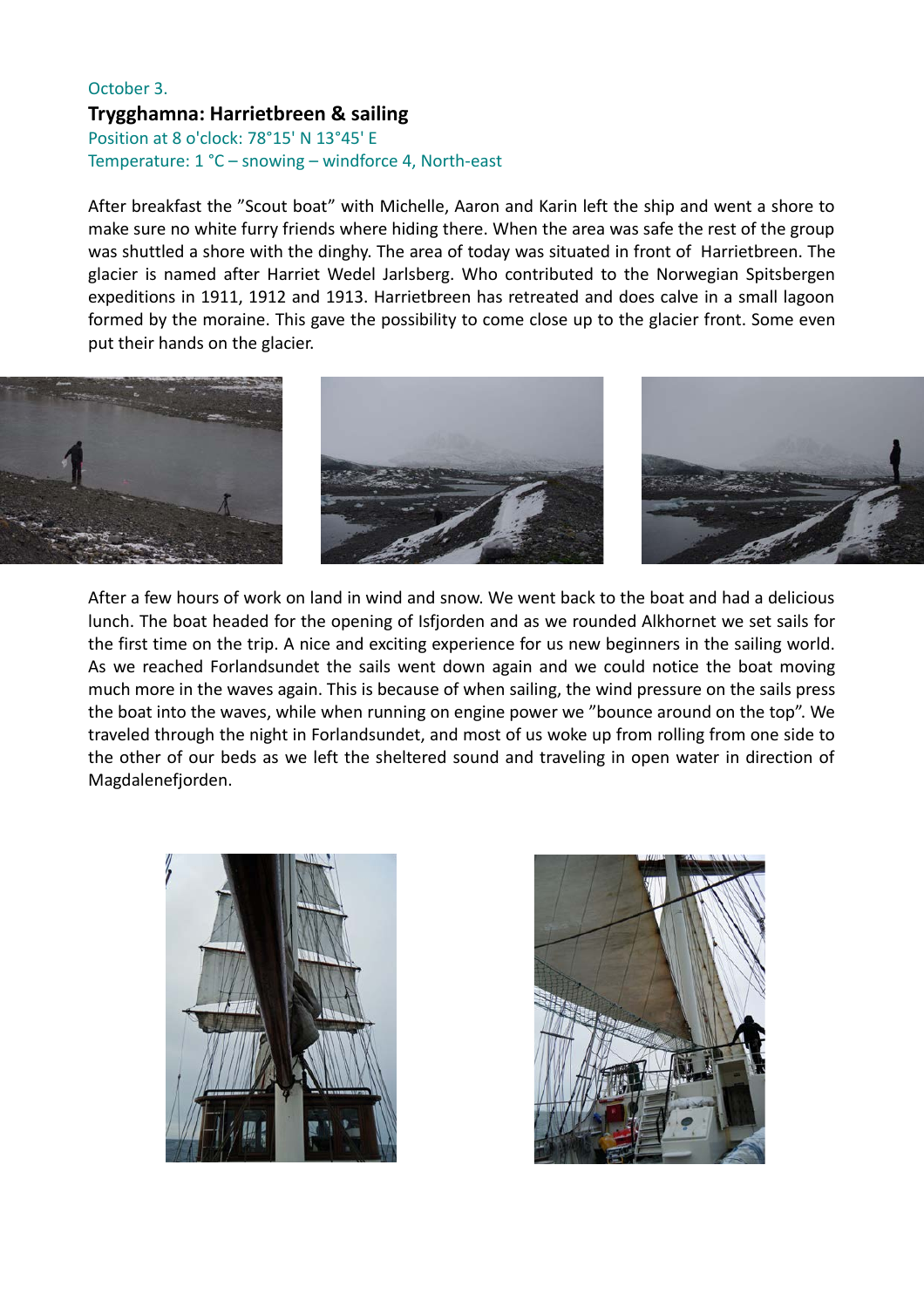#### October 4. **Magdalenefjorden: Gravneset** Position at 8 o'clock: 79°33' N 11°02' E Temperature: 3 °C – snowing – no wind



We woke up in Trinityhamna, around 130 whalers are buried here since 400 years ago. According to historical sources, Magdalenefjorden was first used by the English in the early days of the whaling era. They erected a land station on the headland and named the area Trinity Harbour. The station was closed in 1623, but the cemetery remained in use. It is known that the first tourists visit it in 1838, the cemetery must have been a gloomy scenery, strewn with whale and walrus bones, like eerie, white remains of enormous extinct species in a far away land. Several of the coffins had made their way through the snow, heaved up to the surface by the permafrost, half open and empty on account of polar bears. Other coffins remain untouched, covered in rocks. In 1979 Gravneset was said to look more like a campsite than a cemetery. The graves have been opened by curious tourists and remains of bones have been taken home as souvenirs. So in 2002 a fence was put around the graves.



We had a whole day to spend and work here. Snow flurries covered the headland with a blanket of snow. When Karin went to her look out point to watch out for furry animals, she came across a fox and polar bear track. In the fresh snow it looked pretty recent, so we all stayed in one group and took s look ourselves. In the meantime Karin followed the track to see if the polar bear was not still in the vicinity. She was quite happy to see that the tracks went in a one way direction towards Gullybreen round the corner. So Bram went there by dinghy to check that area out, but the only animals that he could find were seals. Michelle declared the area to be safe, so we all could stick to 'plan A', which gave everyone some space to work. After lunch

Philip took a few out on the dinghy to make sound recordings while the others went back ashore. Shortly before dinner time only Renhui, Saeed, Kevin & Paul were still onshore when a blue fox appeared. We all felt very lucky because it is a very rare sighting at Spitsbergen. Kevin wanted to experiment with some emergency lights, so had set up his camera while Paul assisted the lighting.

After dinner Michelle gave a lecture on polar bears and showed us that these animals are pretty fast and that it is hard to tell a male from a female.

Then it was Yva's turn. She wanted to film her yellow suitcase lowered from the ship.

As the icing on the cake, we got a clear sky with bright stars and northern lights.

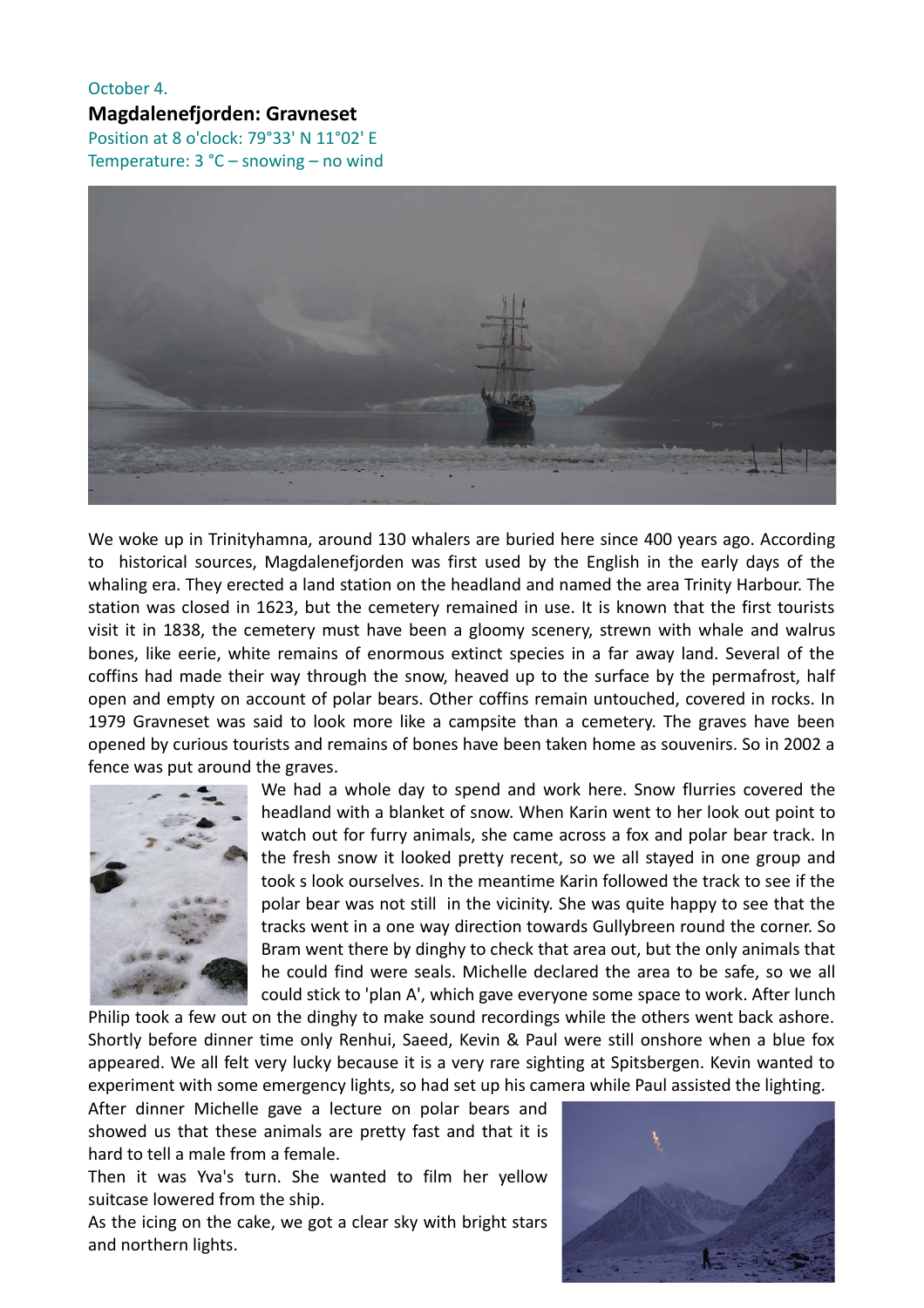#### October 5. **Magdalenefjorden: Gravneset & Waggonwaybreen** Position at 8 o'clock: 79°33' N 11°02' E Temperature: -3 °C – clear sky – hardly any wind



Waking up in Magdalenefjorden, getting out on deck we where meeting a complete different Magdalenefjorden then what we experienced yesterday. The clouds were gone, the sky was pretty in pink and the mountains covered in a thin layer of new snow. A true beauty. After breakfast there was some more photo shots of the yellow suitcase over board.



Then we traveled in direction of Waggonwaybreen to have a close up look on the glacier, David and Bram where climbing at the front of the boat and installed some cameras. While the rest of us enjoyed the view of the blue ice.

When leaving the glacier Michelle spotted a bear on the beach, so we toke a closer look at it. Some had difficulties with seeing it but in the end all of us got some glimpses of the bear, and a group of reindeer. When the bear decided to take a rest we left. With a new experience.



Our few-pixel Polar Bear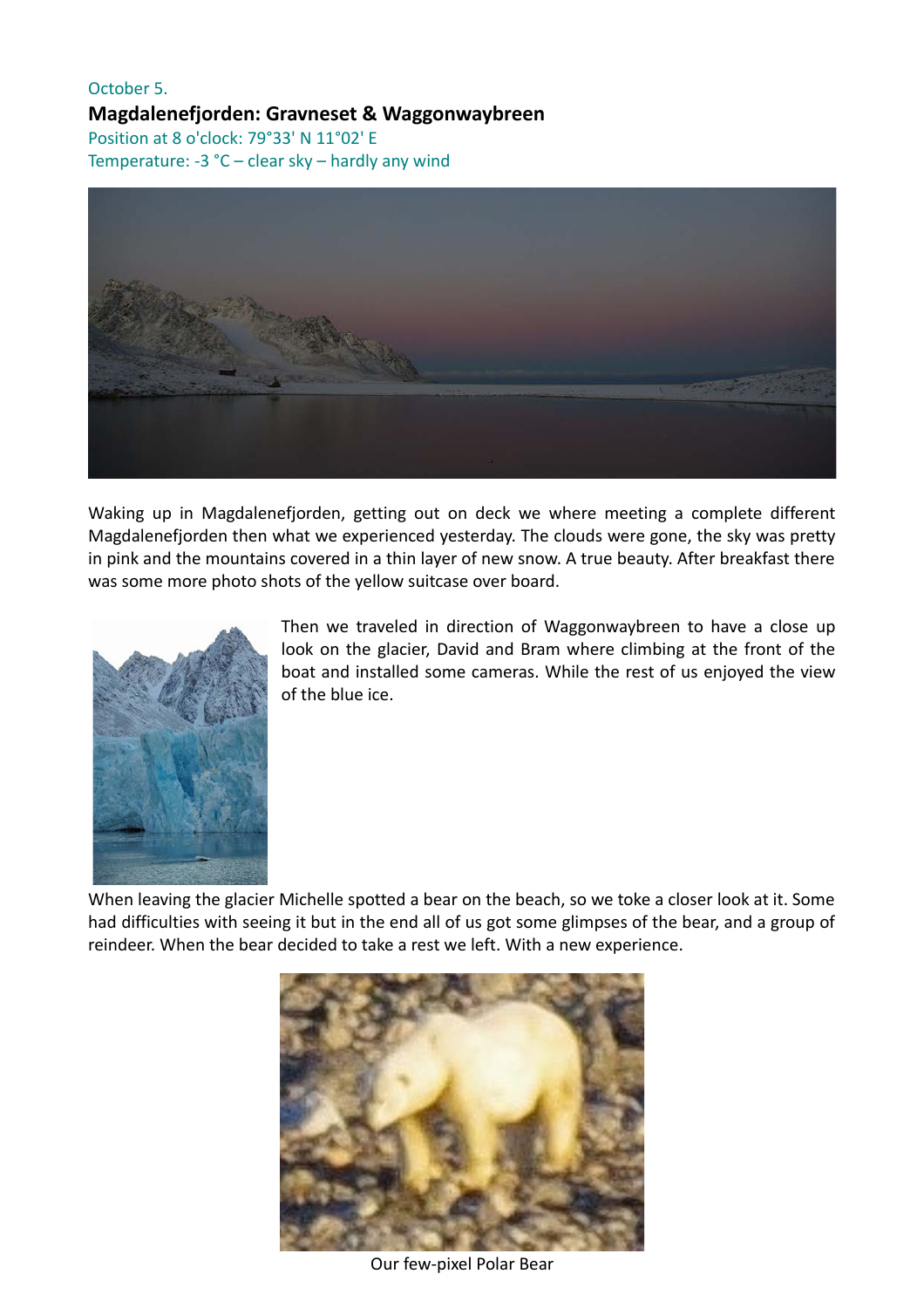#### October 6. **Raudfjorden: Alicehamna & Bruceneset** Position at 8 o'clock: 79°44' N 12°12' E Temperature: -8 °C – clear sky – hardly any wind



Waking up with a ray of pink light kissing the high mountain peaks while the rest of the landscape is covered with a blanket of snow contrasting blue glacier ice, is like waking up in a dream. And is there any better way of starting a working day, than knowing that you can spend the rest of the day in a dreamworld? Inspired by the beautiful sunset we all found our way to do some work at our projects. Cheryl & Oona recorded the sound of ice, Kevin continued his pink project by letting up a balloon,

Dawn helped Paul with his helium-filled fish with special effects, while Benjamin used the cabin. This cabin, named Raudfjordhytta was build in 1927 by Stockholm-Sven who chose to live as a trapper after an accident.

Around teatime Michelle asked the Antigua if it was possible to bring tea, coffee & cake ashore. Captain Joachim organized it and brought the hot beverages and the fresh baked, still warm cake himself. We all gathered in the cabin, and just when we wondered if the whole group would fit in, Karin said that there is a Swedish saying: "When there is room for a heart, there is room for an ass." Another group went with Aaron to the lake Richardvatnet and came back right after teatime, but of course there was still enough left when they came back on board Antigua.



A little later a group of around 15 harp seals swum in northerly direction between the ship and the shore. At the shore we held an international soccer competition with a round ice-block used as ball. Again it was proved that Brazil earns their title as world champion. Then it was time for everybody to get back to the ship and enjoy Mario's good food.

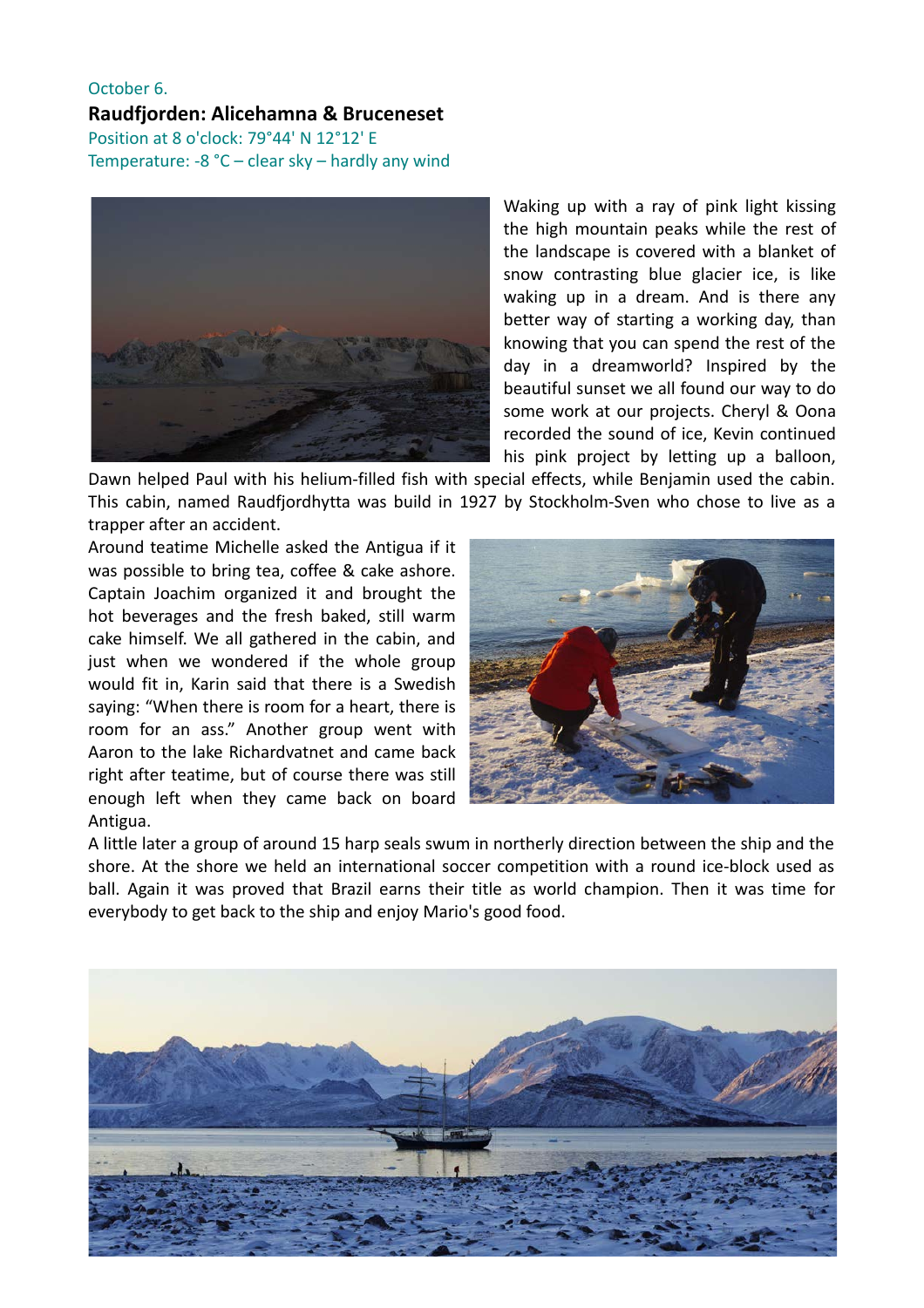#### October 7. **Moffen & sailing** Position at 8 o'clock: 80°01' N 14°27' E Temperature: -4 °C – light snow – wind force 4

We woke up anchored next to Moffen, a small sandbank island in the middle of the ocean. This island has only a few inhabitants, Walruses. The weather made us realize why its nice to have a massive fat- layer living at this very special place. The wind and the swell stopped us from going ashore. But it did not stop the Walruses from taking a swim and visit us. Most of us got a good view of these fascinating animals.



Leaving Moffen heading for Liefdefjorden the wind that stopped us from going ashore gave us the possibility to set sails again. On the way south Michelle held a lecture about The Discovery of Spitsbergen and Geopolitics of Spitsbergen. After coffee and cake time, we landed in Hornbækpollen for the first time. A windy and cold stop at a beautiful place. Helge Hornbæk was a hydrographer with Norwegian Polar Institute since 1948, and every year from 1948 to 1962 he undertook sounding in the waters around Spitsbergen. Pollen means the bay, fjord or cove.

Back on the warm boat we had yet another delicate dinner and after that Kati started the popcorn pot going and Michelle introduced the Spitsbergen cult film "When the light comes", which is based on the story of Heleen van der Laan. In the early eighties at the age of 19, she had a summer job on one of the first expedition-cruise ships and decide to stay over winter as well.



Captain navigating the Antigua through the narrow entrance to Hornbækpollen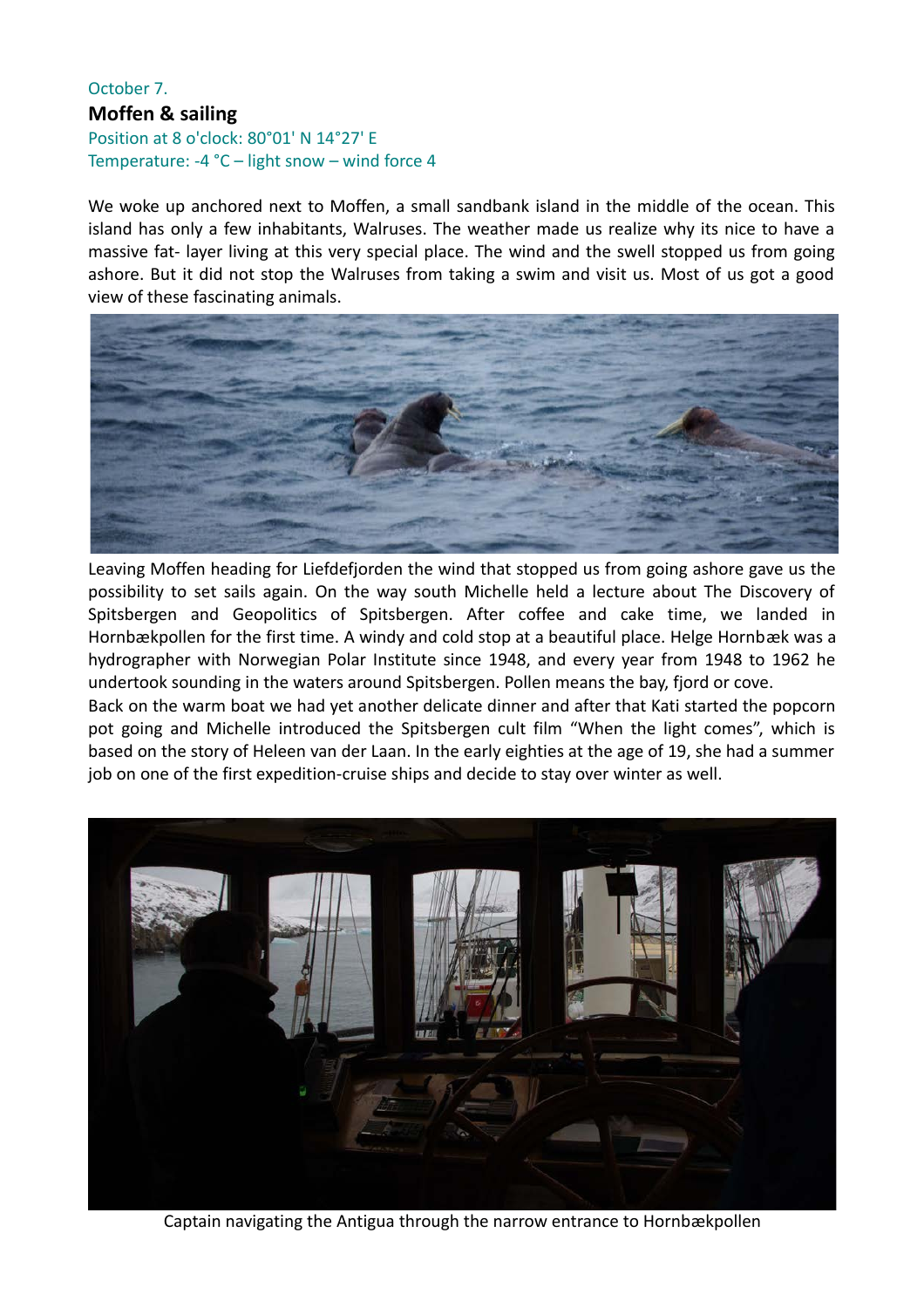#### October 8. **Hornbækpollen** Position at 8 o'clock: 79°36' N 12°39' E Temperature: -4 °C – light snow – wind force 3



Today we had a full working-day at Hornbækpollen. Aaron, Karin and Michelle took their position as parameters which allowed us to find our own working space. Cheryl tried to record the sound of ice, Marcelo searched for the best pieces of driftwood, Paul set up a camp while Saeed filmed Leticia. Bram took some of us with the dinghy a bit further out to do sound recordings. Also Kevin needed the dinghy for a

while for his 'pink ribbon' project.

Two curious walruses came to check us out, but apparently walruses are not really into art.

Because of the wind and snow flurries it was pretty cold, but Karin and Michelle found a way to keep



themselves warm. All kind of dances, old and new where danced on top of the hill. Michelle all of a sudden realized why the Russians dance the polka, most likely because it is a good way of keeping you warm. Something else she realized.... Working as a guide you are told (read: warned) that if you stay on Spitsbergen to long, at some stage you will suffer 'Arctic craziness'. At the end of the day, when all dances were done, she and Karin ended up playing rifle-guitar. Then she knew...



In the evening Ed and Kevin gave a presentation about their works. Ed works a lot with sound and he showed some of his exhibitions in Germany. Nowadays he mixes sound and video. Kevin likes to work with contradictions. An icicle melting by and into a little fire, or fire slowly killed by the incoming tide. At Spitsbergen he likes to complement his project with pink popping out of the landscape.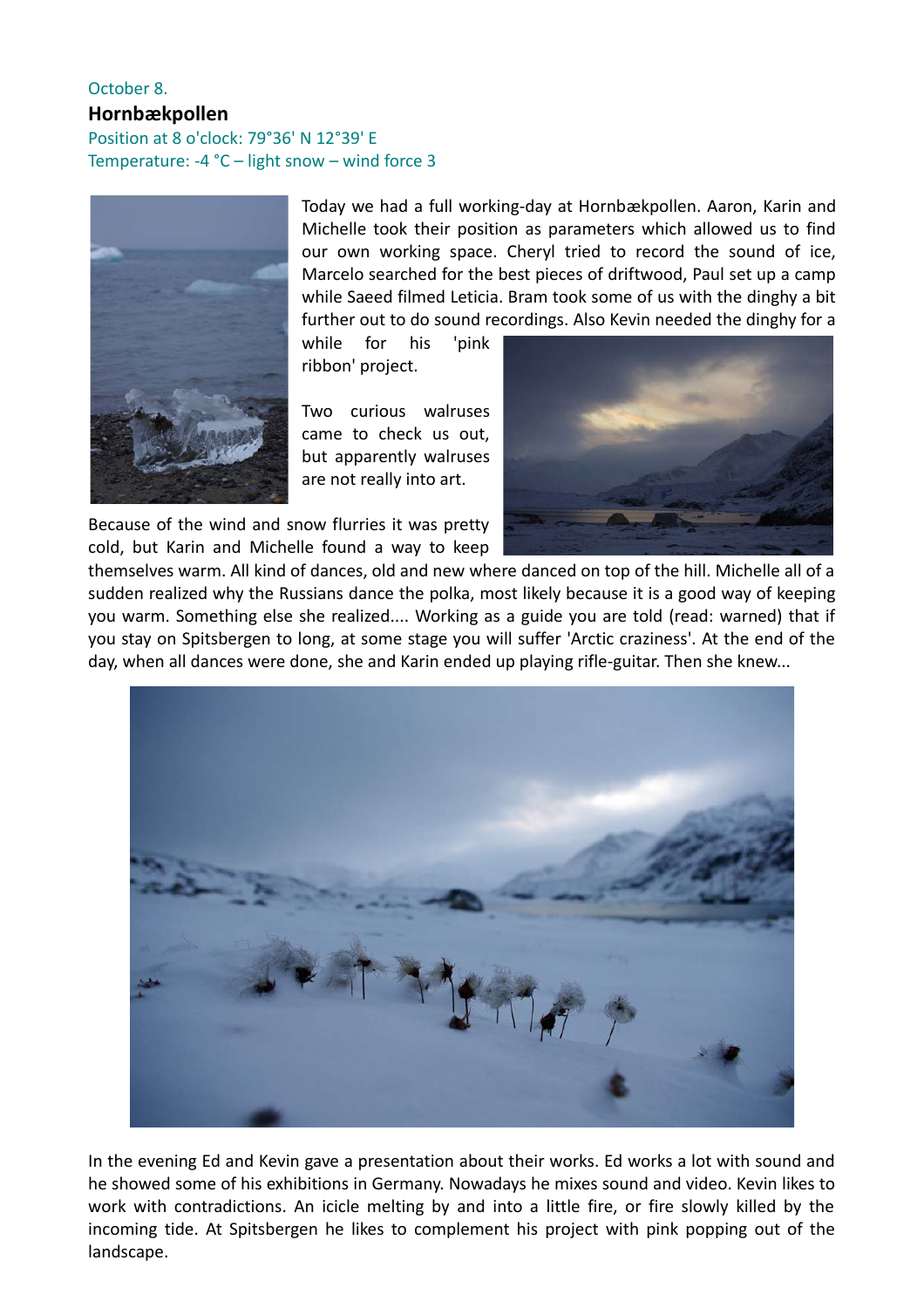#### October 9. **Hornbækpollen & Monacobreen**

Position at 8 o'clock: 79°36' N 12°39' E Temperature: -10 °C – partly clouded – wind force 1



Before lunch some of us went ashore on Hornbæckpollen. The already legendary fish-wrestlingscene was recorded and icebergs got wrapped up in pink ribbons. Only two examples of creative activities that happened in these few hours on land. There was also several tours with the zodiac to film and take photos. After lunch we left our sheltered bay and set course to Monacobreen.



Monacobreen is named after Prince Albert I of Monaco. A very impressive glacier that also showed us some nice calving events. Here again there was possibilities to go out with the zodiac for project work. We stayed at Monacobreen for some hours and in the evening we set course towards Ny-Ålesund.

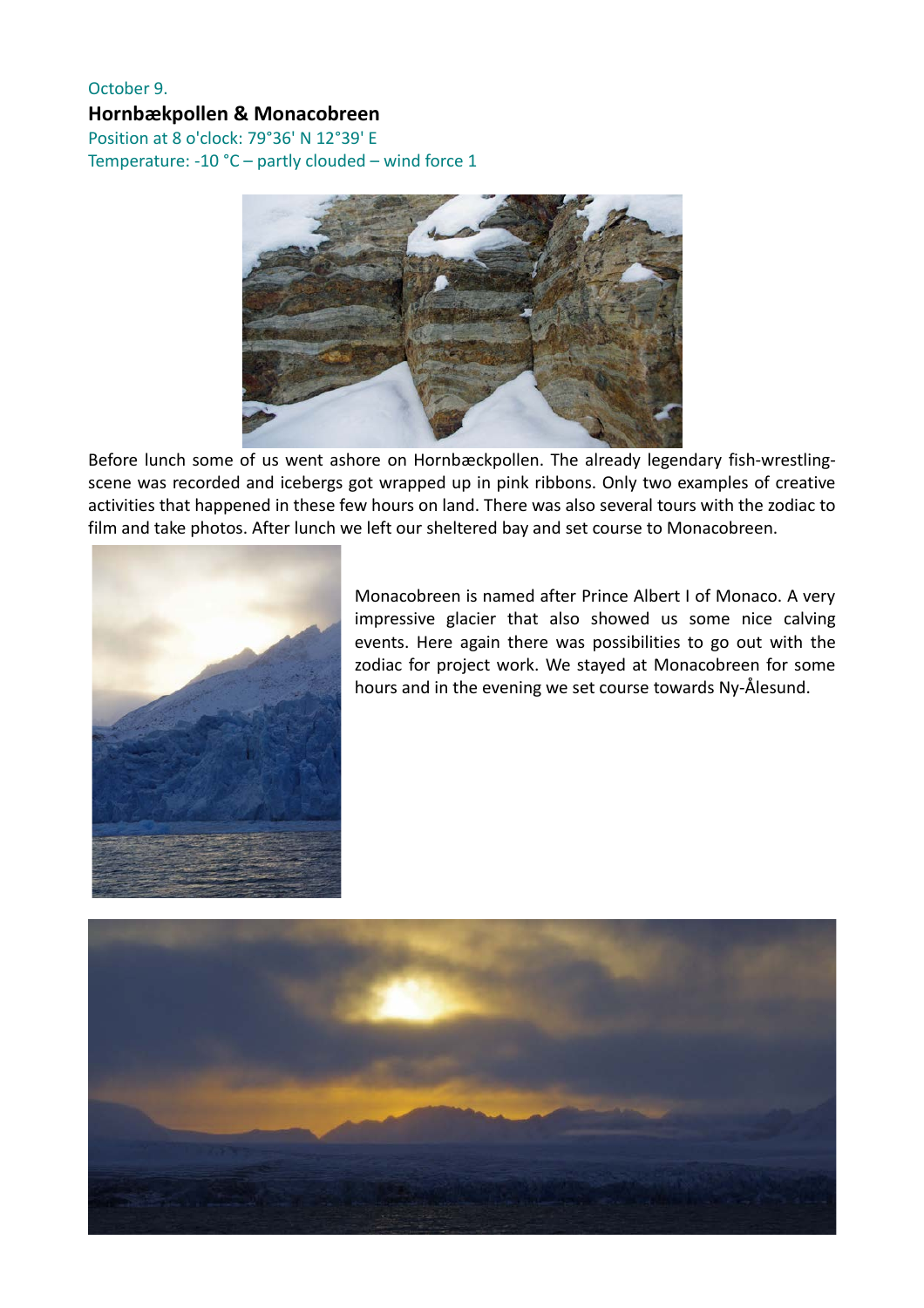### October 10.

**Sailing & Ny Ålesund**  Position at 8 o'clock: 79°31' N 10°36' E Temperature: -6 °C – partly clouded – no wind



After a late breakfast and an easy going start of the day, just before lunch, Karin gave a talk about daily life as a local. She showed a picture of every month and told something about what is going on then. While answering questions she had a slide show running. It was very nice to hear her local experiences. After lunch time Karin gave us the official briefing which is obligatory for everyone ho wants to visit Ny Ålesund. Very important is to stay on the roads and turn off all radio-transmitting equipment.

Ny Ålesund is a former mining community, the coal was already discovered by British whalers 300 years ago, but the settlement was established in 1917 by Kingsbay Kul Company A/S, which had their headquarters in Ålesund in Norway. Mining was discontinued in 1929 due to several minor accidents, but resumed in 1945. The following years the community had up to 200 inhabitants. Coal mining was closed down in 1963, after a major accident. From 1967 research activities took over, and Ny Ålesund developed into an unique research village.

We arrived around 3pm, so right after coffee we got to see the town. At 4.30 we were welcome at the Norwegian Polar Institute, where station-leader Fiona explained about the station. Until dinner time we had time to look around in the village, do shopping or stamp anything at the previous post office. Our captain invited all locals to visit the Antigua for a drink. About 25 % of the population came so three more nationalities were adding to the thirteen that we already had on board.



Fiona had even brought two guitars and we found out that Saeed, Jessica & Aaron knew how to play & sing. We even had a 'dancing-queen'.... Paul proved that the tables are pretty stable, while captain Joachim proved his skills as a bartender.



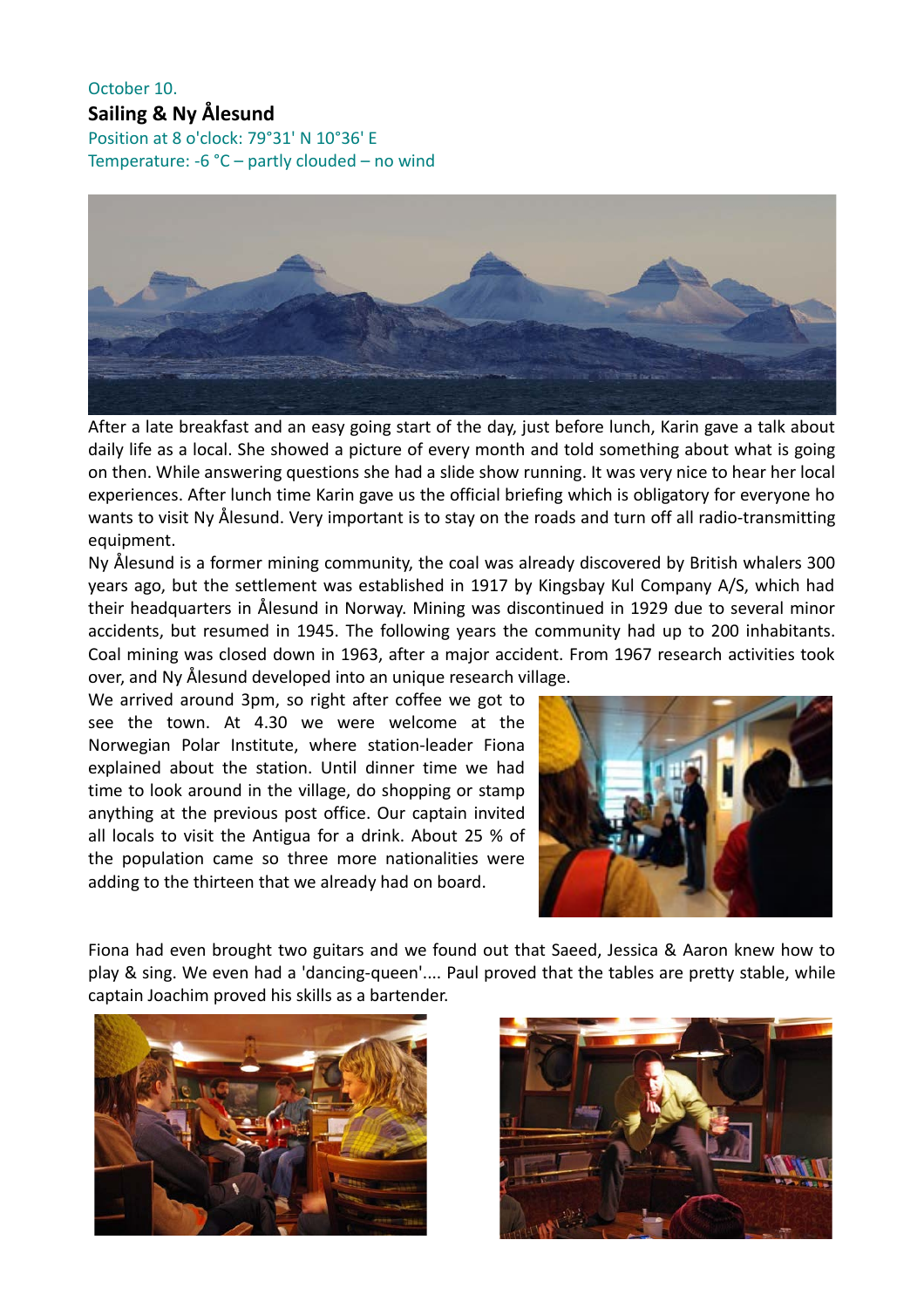#### October 11.

#### **Blomstrand(halv)øya**

Position at 8 o'clock: 78°56' N 11°56' E Temperature: -4 °C – clear sky – no wind



Wakening up at the pier in Ny-Ålesund the abandoned guitars had to find their way home, and it had to be made sure that everybody was on board, and no extra people had stayed from last night. When that was settled the landlines where let loose and we set course towards Blomstandhalvøya and New London. Here Michelle made a short guided tour among the remains of Ernest Mansfields big marble adventure. Ernest Mansfield was a charismatic englishman who did several failing expeditions and mining attempts. Still he managed over and over again to raise money for new adventurous projects. At New London he found what he thought to be a very special marble with a shimmering finish not seen on other places. Blomstrandhalvøya does indeed consist of marble, but it is due to frost rupture of a very poor quality. The small frost cracks are filled with ice and therefore the marble gets a very beautiful finish when cut, but as soon as the ice in the frost cracks melts it falls apart. After the tour we divided in groups "Nature" and "Ruins" the nature group followed Michelle to the eastern

side of the Island while the "ruins" group stayed in New London close to the old steam machine. Coming back to the shore we met Saeed in a very impressive dry-suite with cameras mounted. The admiration from the group was big when it turned out that he was going to swim. While watching Saeed carefully lowering himself into the cold water, suddenly Michelle shouted behind the group and those who turned around could see two naked polarbear-guards running into the water for a refreshing swim after some hours of work. After the swimming we went to the boat for lunch. After lunch there was a second round ashore with the nature and ruins groups. Some steam machine music was created next to some very advanced snow sculpturing. At five we returned to the ship for Brownies. The anchor was pulled up and with the last daylight we left Kongsfjorden setting course for Pyramiden.

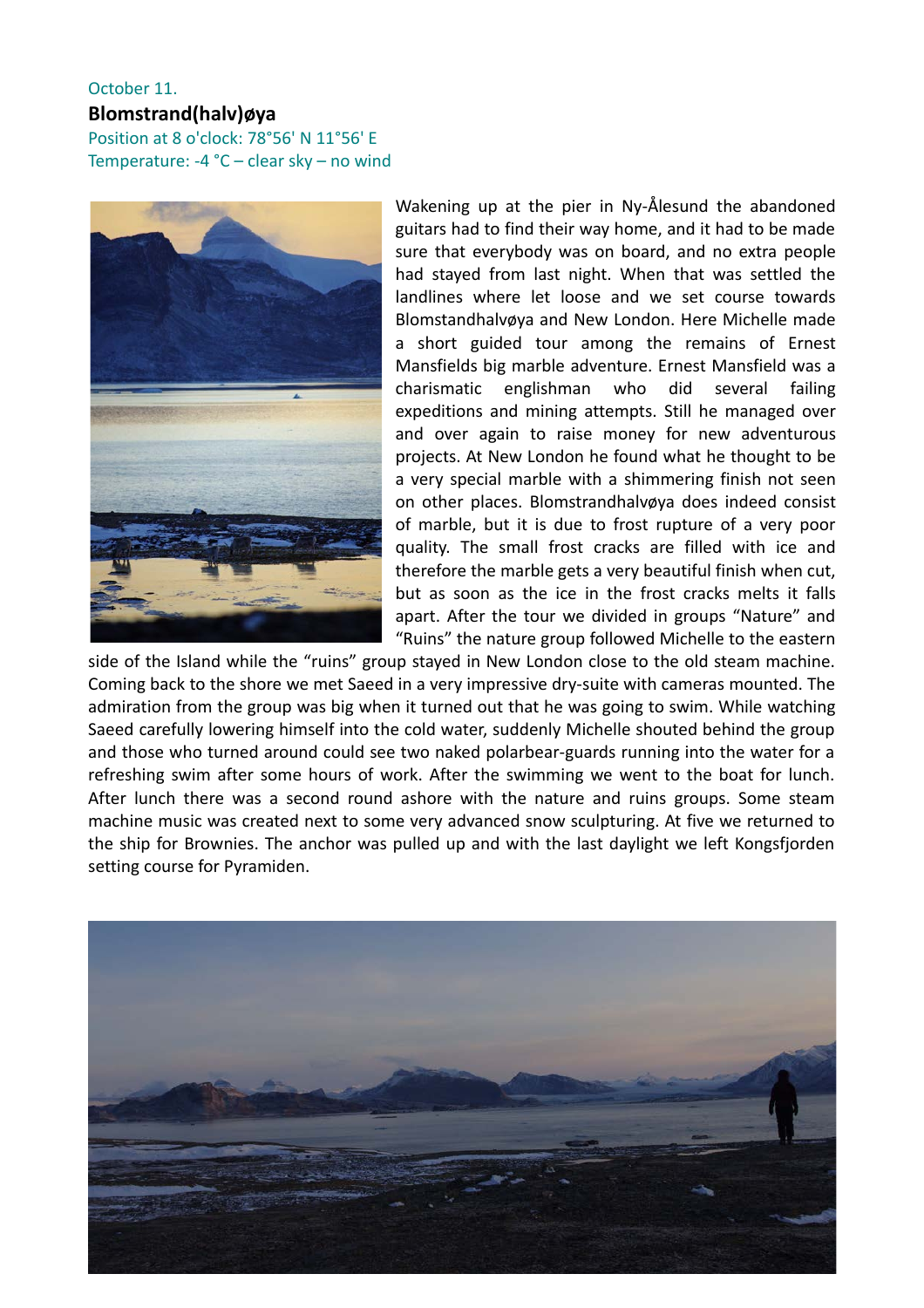#### October 12. **Skansbukta**

Position at 8 o'clock: 78°20' N 14°57' E Temperature: -2 °C – overcast – no wind



Because of some good winds and speed we entered Billefjorden around 11 am, which gave us the opportunity to do an extra landing. Therefor we anchored in Skansbukta, an old gypsum mine of the Dalen Portland Cement Works in 1918. As many other mining attempts also this one failed, because it is mainly anhydrite instead of gypsum. Anhydrite is chemically very similar, but contains less water and is therefor without commercial value. But not for us... The boat, cabin, mine, rocks, mountains and space

were parts of the right setting to shoot some video, pictures and flairs. Ian & Nam went for a swim. Highlight of the day were created by six red flairs that were shot towards a weather balloon high up in the air.



When the evening fell we went back for dinner and the boat headed for Pyramiden. As soon as we moored up the complete population showed up to welcome us. Yuri, the boss in Pyramiden had a drink with us so Michelle asked him for permission to visit the cultural center. On board we celebrated everybodies birthday.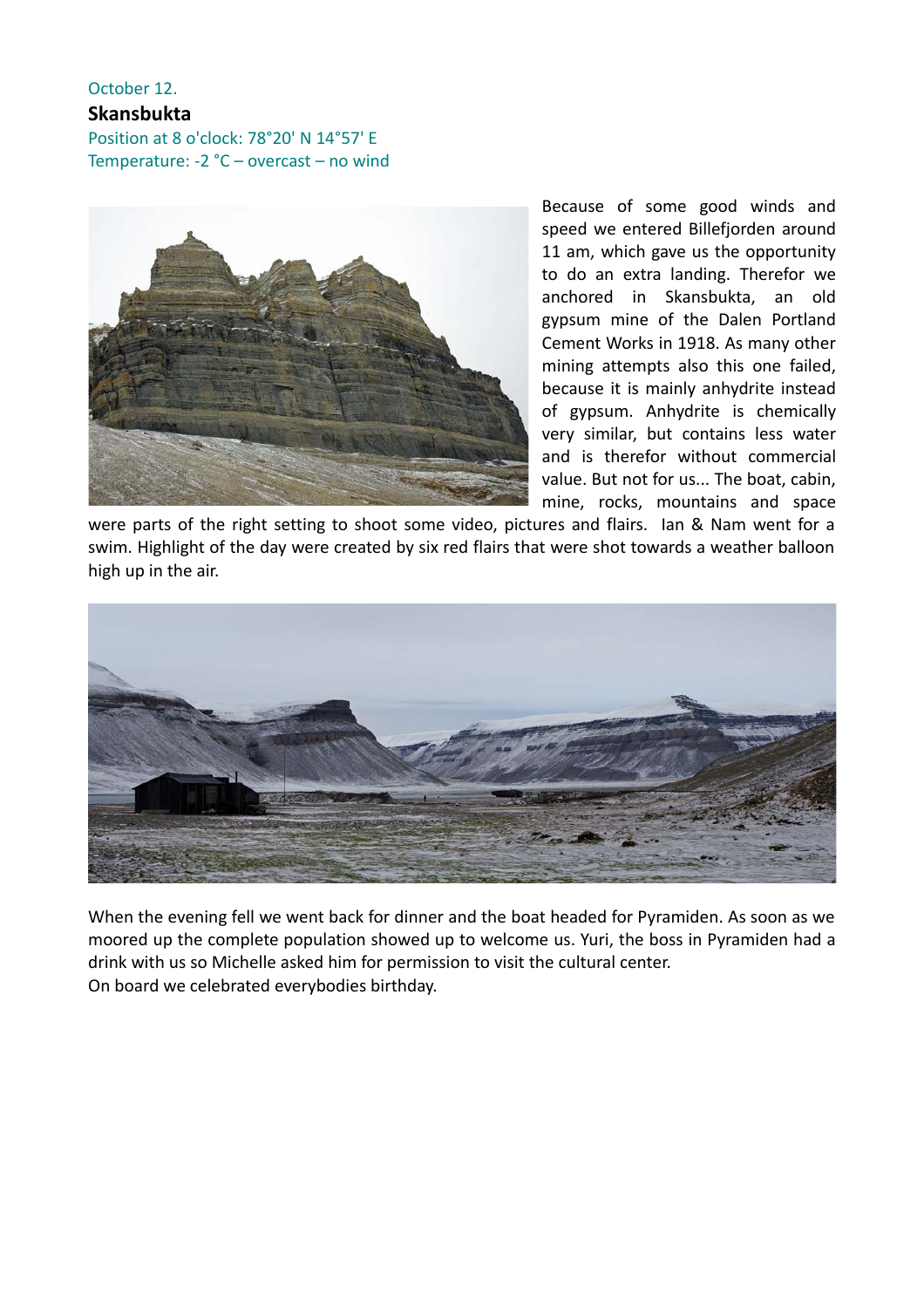#### October 13. **Pyramiden** Position at 8 o'clock: 78°39' N 16°23' E Temperature: -5 °C – clear sky – no wind

Waking up in Pyramiden we had breakfast before we went ashore for a guided tour trough town. Michelle showed us heated and lighted walking paths, Londonwhere the single men lived. Paris – where the single women lived and The crazy house – where the families lived. We walked up "The Street of the  $60<sup>th</sup>$  anniversary of the October-revolution" and got the opportunity to go inside the cultural house. Here we stayed until lunchtime playing old pianos and



admiring the decorations and facilities of the place. When we left the building Michelle sang 'When the Crowds are Gone' (originally by Savatage).



Pyramiden was a Swedish mining community owned by Svenska Stenkolsaktiebolaget Spitsbergen until the 1920's when economical problems made them sell Pyramiden to the Russian state owned mining company Trust Arktikugol. The coal was of good quality and the mine well managed. People thrived in this settlement that was a soviet model town, but still gave people the freedom of being far away from the central authorities. In 1997 the story of Pyramiden changed. A passenger plane with 300 passengers, workers and their families from Pyramiden crashed into Operafjellet during the approach at Longyearbyen airport. There where no survivors. In 1998 Russia did not afford to supply two settlements on Spitsbergen anymore. Barentsburg was chosen as the settlement to keep alive and the people of Pyramiden had to leave their homes and lives here behind.

After lunch Karin, Michelle and Aaron got to their posts to secure town. Then everybody had their

chance to roam freely around the buildings to work with their own projects. At tea time we all gathered on "The Street of the 60<sup>th</sup> anniversary of the October-revolution" again. To have cupcake, cookies and tea. Jo was successful in getting rid of the last cupcakes but had trouble with the tea, that he had to carry back to the ship. At six the daylight faded away an we went back to the ship for dinner and artist talks. Eva, Jessica and Oona showed some of their works.

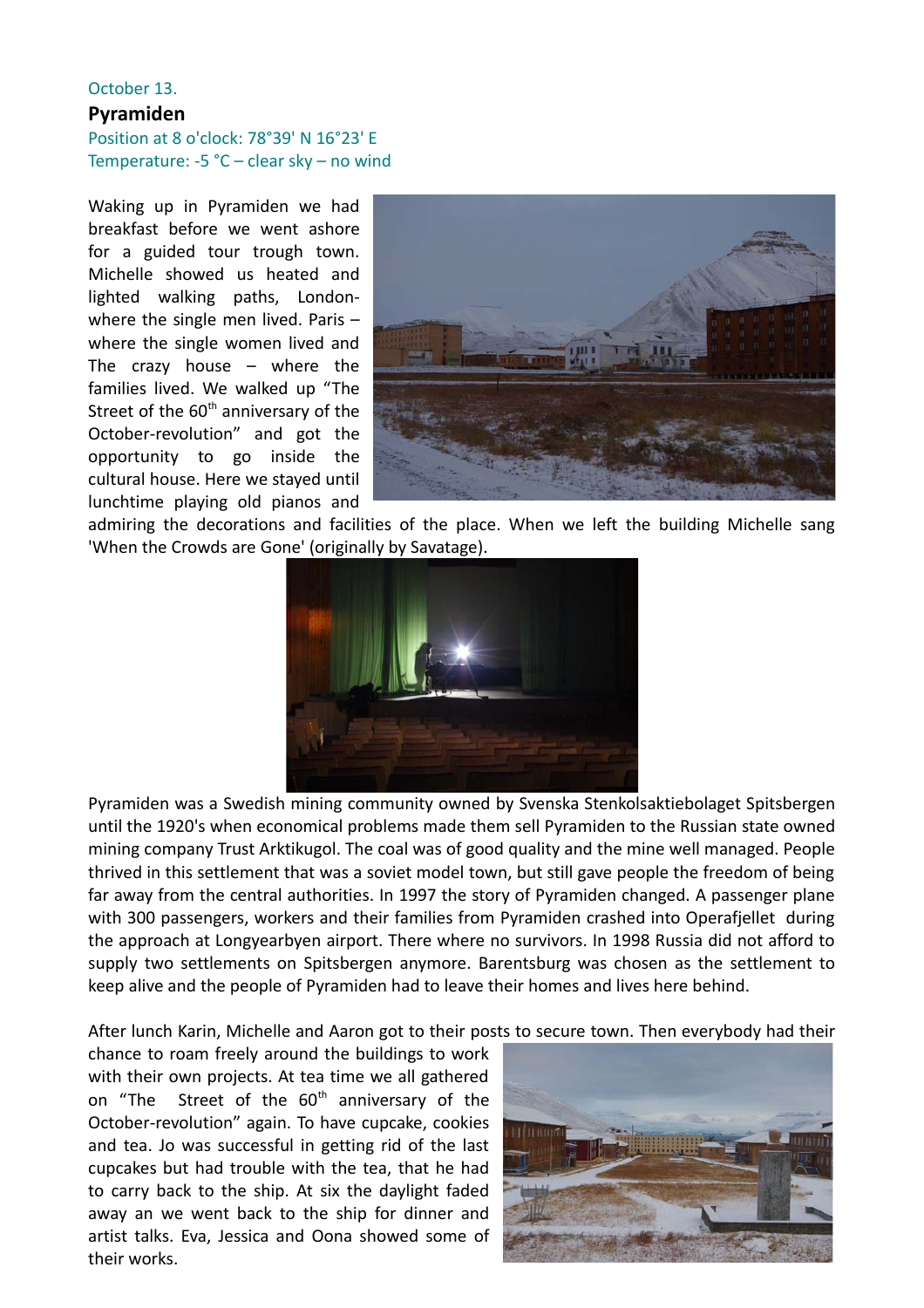#### October 14.

#### **Pyramiden**

Position at 8 o'clock: 78°39' N 16°23' E Temperature: -1 °C – overcast – windforce 1, North-east

After a final, good Antigua-style brunch it was finally time to say goodbye at noon. Hard to believe that the trip had come to an end and that so much inspiring arctic experience could fit into a mere 14 days!

All of us had another night or two in town. Many of us knew already now that this was not our last visit to the arctic.



Triplog is written by Michelle and Karin. Photographs by Michelle & Karin. This triplog can be found on *[http://www.spitsbergen-svalbard. i](http://www.spitsbergen-svalbard.nl/)nfo*

The SV *Antigua* will continue to sail in Spitsbergen's waters in the years to come; the other sailing ships of the Tallship Company fleet, *Mare Frisium, Artemis, Elisabeth* and *Atlantis*, sail the North Sea, the Baltic Sea, the Ijsselmeer and the Canary Islands.

> More information: *Tallship Company Wieuwens 2 NL-8835 KX Easterlittens Tel +31 (0)517 – 342 810 info@tallship-company.com http://www.tallship-company.com*